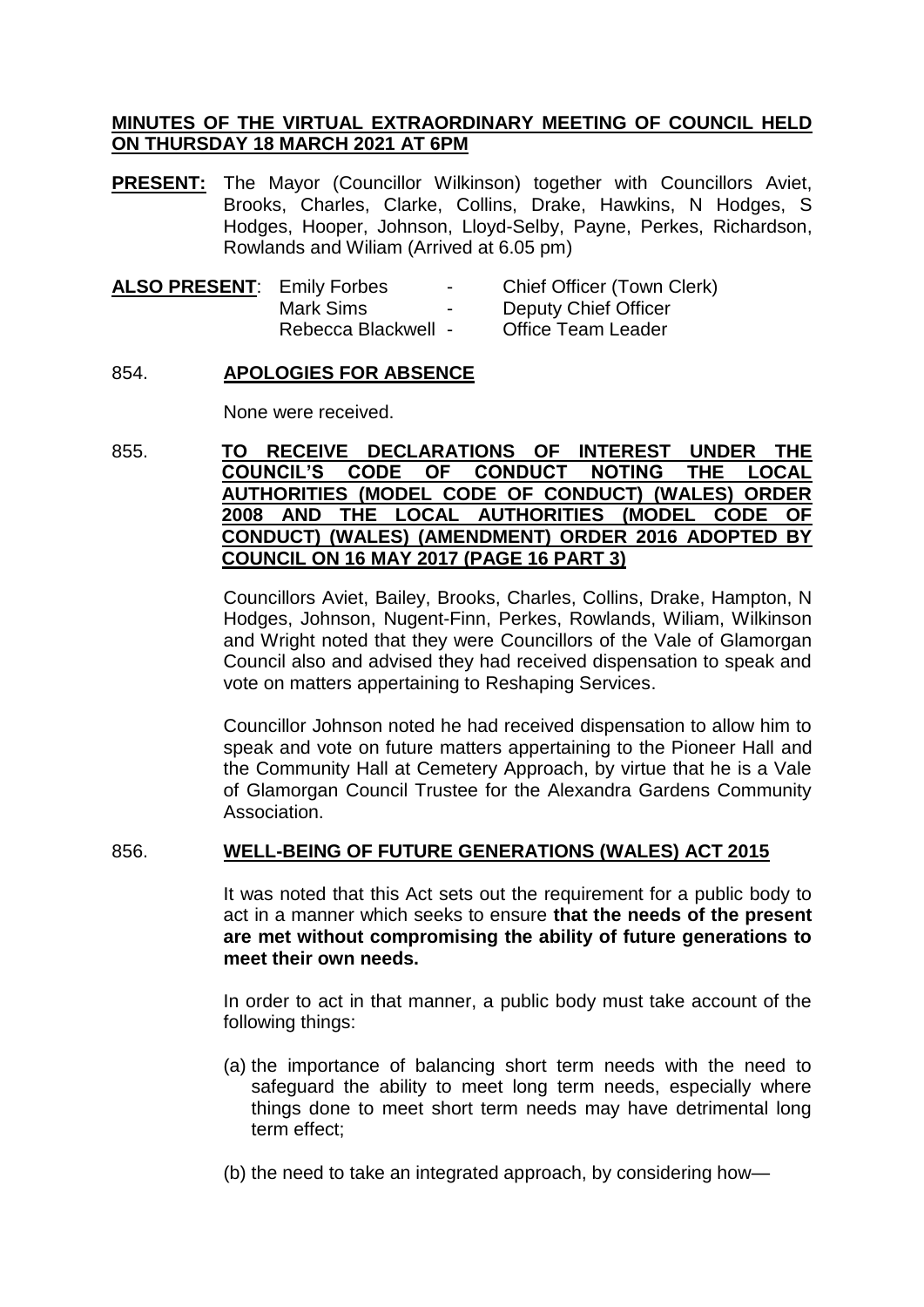(i) the body's well-being objectives may impact upon each of the wellbeing goals;

(ii) the body's well-being objectives impact upon each other or upon other public bodies' objectives, in particular where steps taken by the body may contribute to meeting one objective but may be detrimental to meeting another;

(c) the importance of involving other persons with an interest in achieving the well-being goals and of ensuring those persons reflect the diversity of the population of the part of Wales in relation to which the body exercises functions;

(d) how acting in collaboration with any other person (or how different parts of the body acting together) could assist the body to meet its wellbeing objectives, or assist another body to meet its objectives;

(e) how deploying resources to prevent problems occurring or getting worse may contribute to meeting the body's well-being objectives, or another body's objectives.

**RESOLVED: That the Well-being of Future Generations (Wales) Act 2015 be noted.**

# 857. **TO APPROVE AND SIGN THE MINUTES OF THE MEETING OF FULL COUNCIL HELD ON 22 FEBRUARY 2021**

**RESOLVED: That the minutes of the meeting of Full Council held on 22 February 2021 are approved and signed as a correct record.**

#### 858. **DATE OF NEXT MEETING**

**RESOLVED that the next meeting of Full Council is scheduled to be held on Wednesday 28 April 2021 at 7.00pm.**

#### 859. **EXCLUSION OF THE PRESS & PUBLIC**

**RESOLVED that in accordance with section 1 (2) of the Public Bodies (Admission to Meetings) Act 1960, in view of the confidential nature of the business about to be transacted, it is advisable in the public interest that the press and public are excluded from the remainder of the meeting.**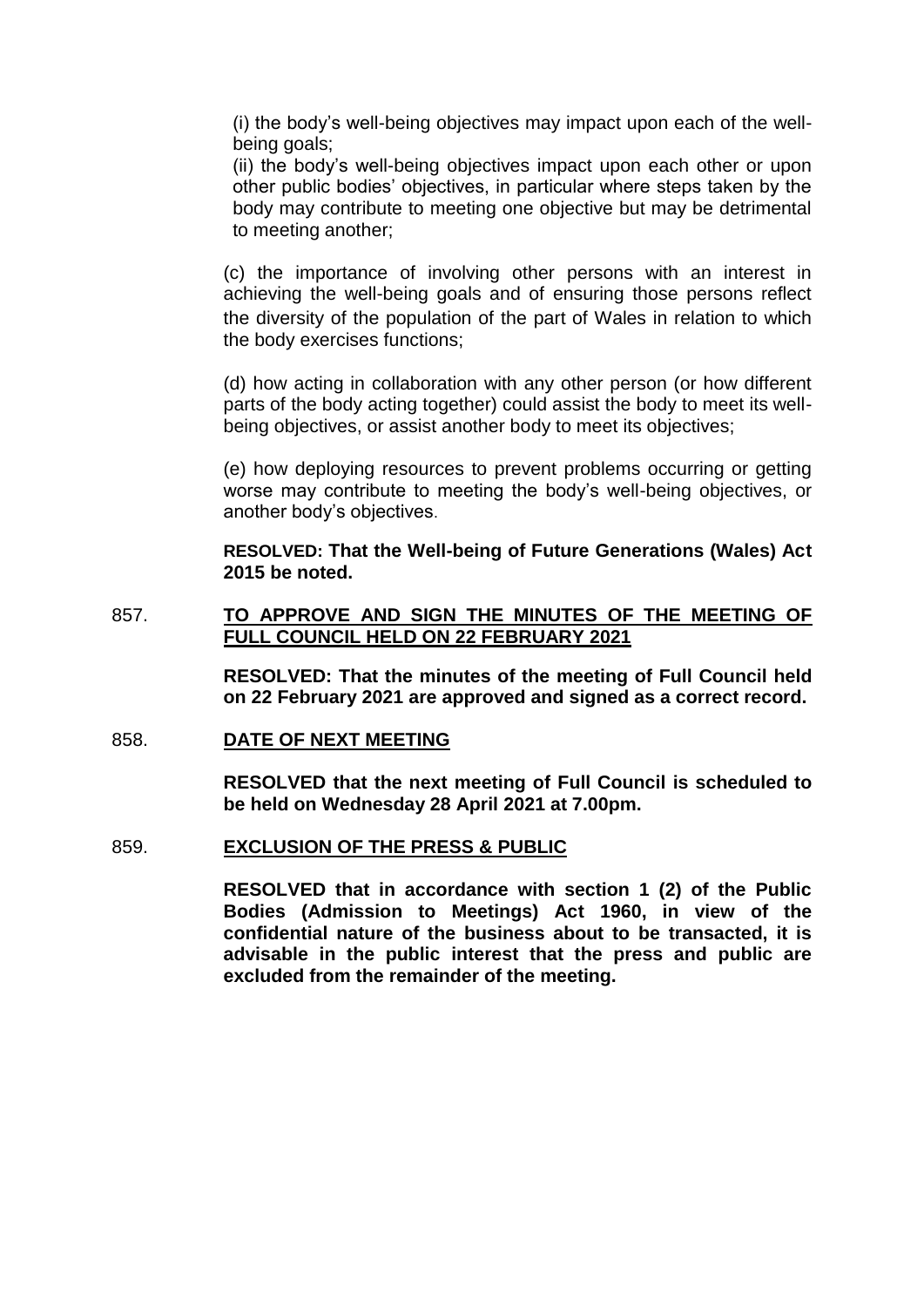## 860. **TO REVIEW A RESPONSE FROM THE MEMORIAL HALL AND THEATRE RE: BTC GRANT FUNDING AGREEMENT AND TO DISCUSS A WAY FORWARD**

Members were provided with the following information in relation to the Memorial Hall and Theatre.

- i) Letter sent to Trustees on 23 February 2021
- ii) Response received from Trustees on 9 March 2021
- iii) 2019-2022 Grant Funding Agreement for reference

Members had a lengthy and detailed discussion in relation to the Grant Funding Agreement held between Barry Town Council and the Memorial Hall Theatre. There were a number of concerns that were raised in relation to financial accountability and governance and members felt that the correspondence received from the memorial hall and Theatre Trust had not resolved the concerns raised.

Councillor Johnson made a suggestion that a small group with a member of each party could meet to go through the financial concerns in order to form a detailed response to the Memorial Hall and Theatre.

It was noted that Councillor Rowlands had left the meeting prior to the first vote.

Discussions continued in relation to the concerns members had and a vote was taken to withhold any further funding until the Town Council can be assured that the grant funding is being used in accordance to the grant agreement 2019-2022.

The result of the vote was unanimous and it was agreed that funding will be withheld until the Council is assured that the Memorial Hall and Theatre can assure the Council that the Grant Funding is being spent in accordance with the 2019-2022 Grant Agreement.

It was noted that Councillor Hooper had left the meeting prior to the second vote

Members were requested to vote on the suggestion of a small group of Councillors, one from each party in order to discuss the detail of the grant claim form with the response being agreed via Urgent Action with Group Leaders.

A vote was taken and it was unanimous that a small group be arranged to meet in order to discuss the details of the Grant Claim Form received from the Memorial Hall and Theatre.

Members were asked to nominate a member from each party and the results were: